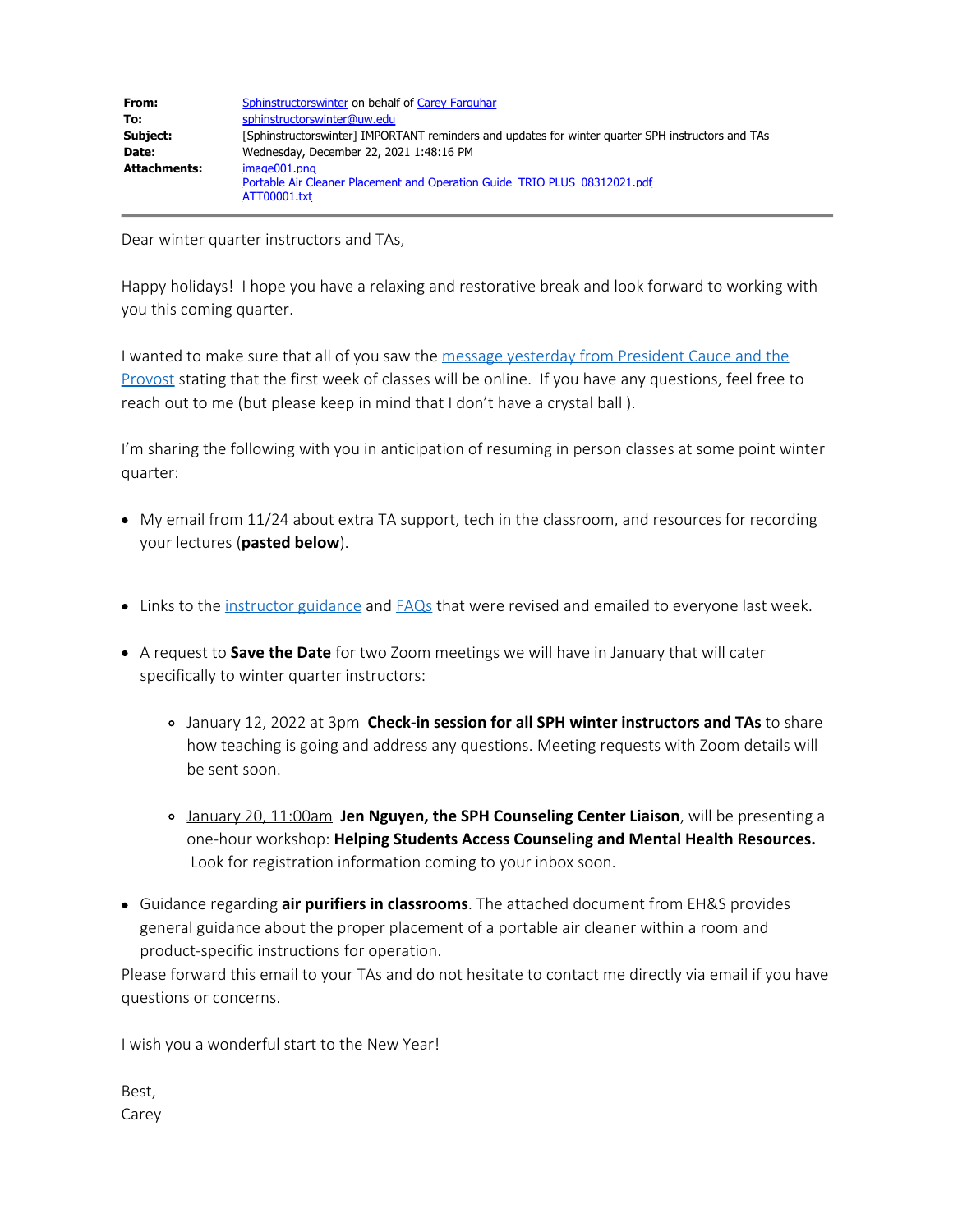Carey Farquhar, MD, MPH Vice Dean for Education, School of Public Health Professor, Departments of Global Health and Epidemiology Professor, Department of Medicine, Division of Allergy and Infectious Diseases University of Washington *Pronouns: she/her*

Address: Ninth and Jefferson Building, 13<sup>th</sup> floor, Seattle, WA 98104 Tel: 1-206-543-4278 Email: [cfarq@uw.edu](mailto:cfarq@uw.edu)



# **November 24, 2021 email to winter quarter instructors**

**\_\_\_\_\_\_\_\_\_\_\_\_\_\_\_\_\_\_\_\_\_\_\_\_\_\_\_\_\_\_\_\_\_\_\_\_\_\_\_\_\_\_\_\_\_**

**Subject:** IMPORTANT technology updates and resources for winter quarter instructors and TAs

**\_\_\_\_\_\_\_\_\_\_\_\_\_\_\_\_\_\_\_\_\_\_\_\_\_\_\_\_\_\_\_\_\_\_\_\_\_\_\_\_\_\_\_\_\_\_\_\_\_\_\_\_\_\_\_\_\_\_\_\_\_\_\_\_\_\_\_\_\_\_\_\_\_\_\_\_\_\_\_\_\_**

Dear winter quarter instructors and TAs,

It's exciting to be coming to the close of autumn quarter and I am sure all of you are thinking about your winter quarter classes!

As you prepare for winter quarter teaching, we wanted to provide you with information about the technology in your classroom and make sure you are aware of several available resources to support you – both now as you prepare and during winter quarter. This email provides the following information:

Learn more about the technology in your classroom

### · **Get support from SPH Instructional TAs\* (they are available to support all instructors and TAs)**

*\*We recommend that you reach out ASAP to make an appointment with them (and include your TAs in this meeting) to visit your classroom before winter break, to review the room technology together and ensure you are comfortable using it before the first day of class. Read on for how to do this!*

· **Familiarize yourself with classroom COVID protocols**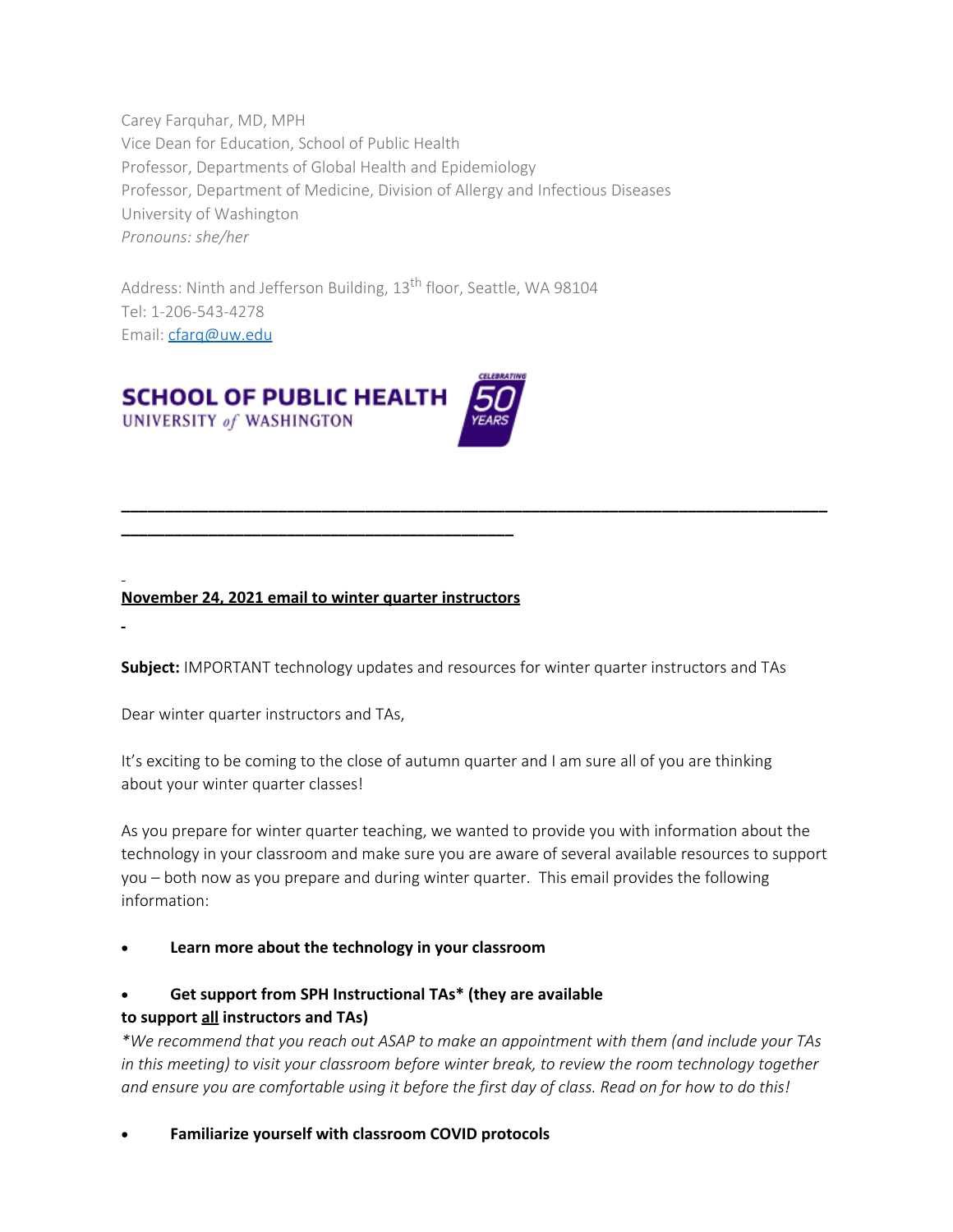## **To learn more about the technology in your classroom, please open the attached**

**spreadsheet,** look for your name, and review the information for each course you are teaching this quarter. Please note if you are co-teaching, the course may only list your name here. Communicate as needed with your co-instructors and TAs.

Guidance for Reviewing the Attached Spreadsheet

- § This information is based on time schedule data as of November 8.
- The "courses" tab is currently sorted by the instructor column (P).
- $\blacksquare$  Review your information and the technology provided in the room(s) in which you are teaching: columns H-M show the tech;
	- see the comments in the heading row added to understand the abbreviations.

§ The "IT" tab shows the IT staff per course code: please reach out to these individuals for equipment needs. See below for "how-to's" on recording.

§ This spreadsheet only includes lectures and seminars; lab and quiz sections are not expected to be recorded but feel free to arrange if you wish to do so.

### **SPH Instructional TAs, Trainings, and Recording Class Sessions**

§ We have two fabulous teaching assistants: Meagan Bernatchez and Jeff Taylor-Kantz. Meagan and Jeff can be reached at:  $sphta@uw.edu$ . Email them to set up a 1:1 appointment.

**•** Meagan and Jeff also host weekly drop-in office hours:

o Jeff:

- o Autumn: Thursdays, 12:00-3:00 pm
- o Winter: Tuesdays, 12:00-2:00 pm

o Meagan

- o Autumn: Wednesdays, 3:00 pm- 5:00 pm
- o Winter: Mondays, 3:00-5:00 pm

• They are here to support your training and informational needs and will provide office hours in addition to training sessions on:

- o using equipment and software
- o optimizing Canvas pages
- o recording, storing, and sharing recordings of lectures

§ Classroom Services can respond to **urgent requests** for troubleshooting and technological assistance: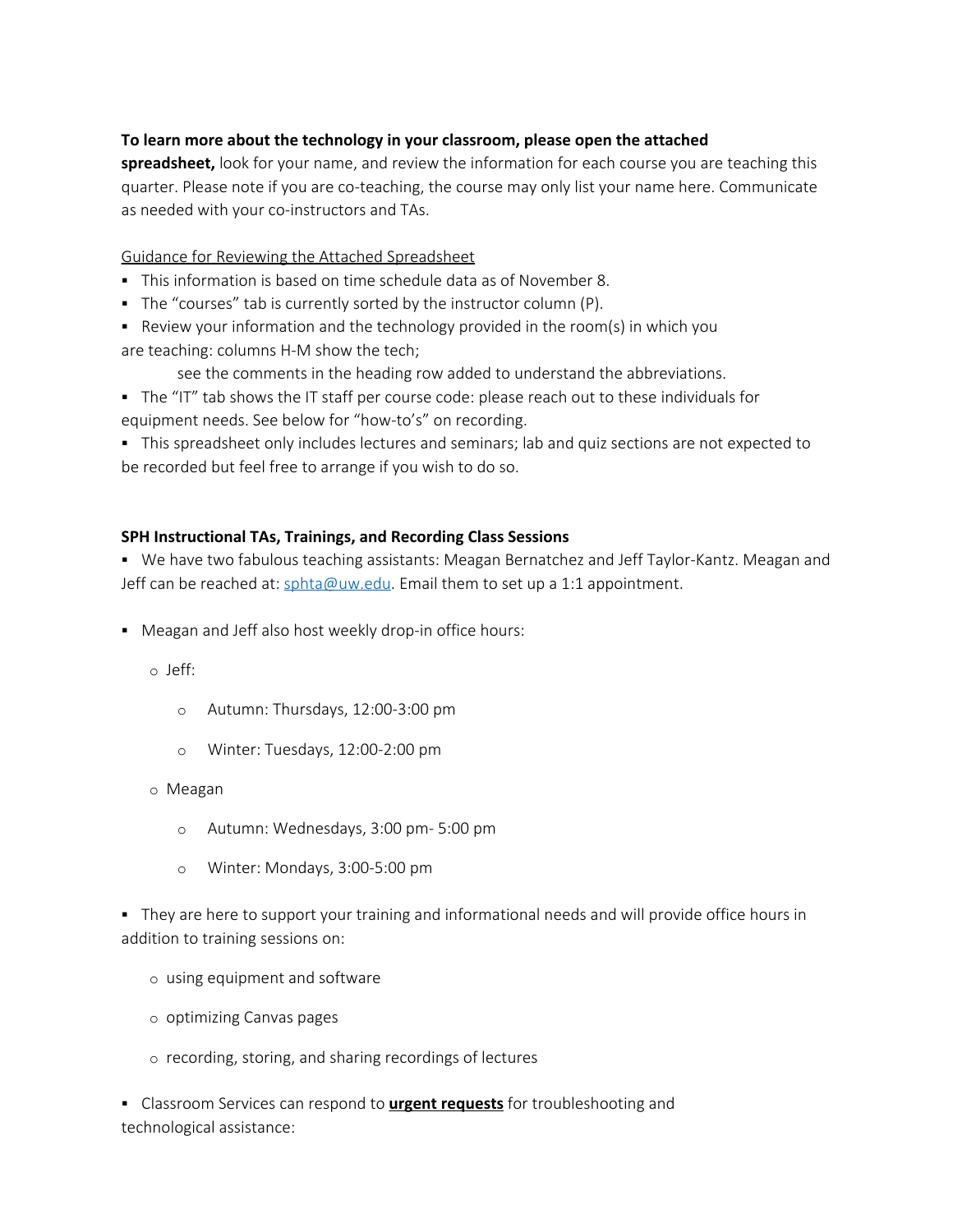- o Main Campus 206-221-5000 (press 2)
- o Health Sciences 206-543-6729

• You can also visit the SPH [canvas](https://canvas.uw.edu/courses/1393931) page for teaching remotely and in person with recorded sessions.

To learn more about how to use the A/V equipment and instructional technology available to you in:

- **Health Sciences classrooms, visit the [Classroom](https://hsasf.hsa.washington.edu/elementor-9693/) Services AV Learning Resources page**
- Main Campus classrooms, visit the [Classroom](https://www.washington.edu/classroom/) features web site

UW-IT also provides the following resources:

- Panopto or Zoom:<https://itconnect.uw.edu/learn/tools/panopto/panopto-or-zoom/>
- Panopto Zoom integration: [https://itconnect.uw.edu/learn/tools/panopto/panopto-zoom](https://itconnect.uw.edu/learn/tools/panopto/panopto-zoom-integration/)[integration/](https://itconnect.uw.edu/learn/tools/panopto/panopto-zoom-integration/)

• Set up your Panopto Zoom integration: [https://itconnect.uw.edu/learn/tools/panopto/panopto](https://itconnect.uw.edu/learn/tools/panopto/panopto-zoom-integration/panopto-zoom-setup/)[zoom-integration/panopto-zoom-setup/](https://itconnect.uw.edu/learn/tools/panopto/panopto-zoom-integration/panopto-zoom-setup/)

§ Classroom hardware video tutorials: [https://itconnect.uw.edu/learn/technology](https://itconnect.uw.edu/learn/technology-training/equipment/)[training/equipment/](https://itconnect.uw.edu/learn/technology-training/equipment/)

### **COVID Protocols to Review**

You may get messages from UW Environmental Health and Safety (EH&S) about any potential exposures in your classroom. The **Exposure Guidance [Flowchart](https://www.ehs.washington.edu/system/files/resources/COVID-19-public-health-flowchart.pdf)** will let you know what to expect and be knowledgeable about COVID protocols. More EH&S links are below:

- UW [EH&S web](https://www.ehs.washington.edu/covid-19-prevention-and-response/covid-19-health-and-safety-resources) page, continually updated as things change
- Eating and drinking in the [classroom guidance](https://www.ehs.washington.edu/system/files/resources/eating-space-guidance.pdf)
- **EH&S [information](https://www.washington.edu/coronavirus/2021/08/31/autumn-quarter-health-and-safety-measures-message-to-uw-personnel/#response) on how they are continually responding to positive COVID cases**

Please forward this to your TAs and do not hesitate to contact me directly if you have questions or concerns. Also, **SAVE THE DATE** for a check-in session for all SPH instructors and TAs to share how teaching is going and address any questions - currently planned for Wednesday, January 12, 2022 at 3pm.

Best wishes and Happy Thanksgiving!

Carey

Carey Farquhar, MD, MPH Vice Dean for Education, School of Public Health Professor, Departments of Global Health and Epidemiology Professor, Department of Medicine, Division of Allergy and Infectious Diseases University of Washington